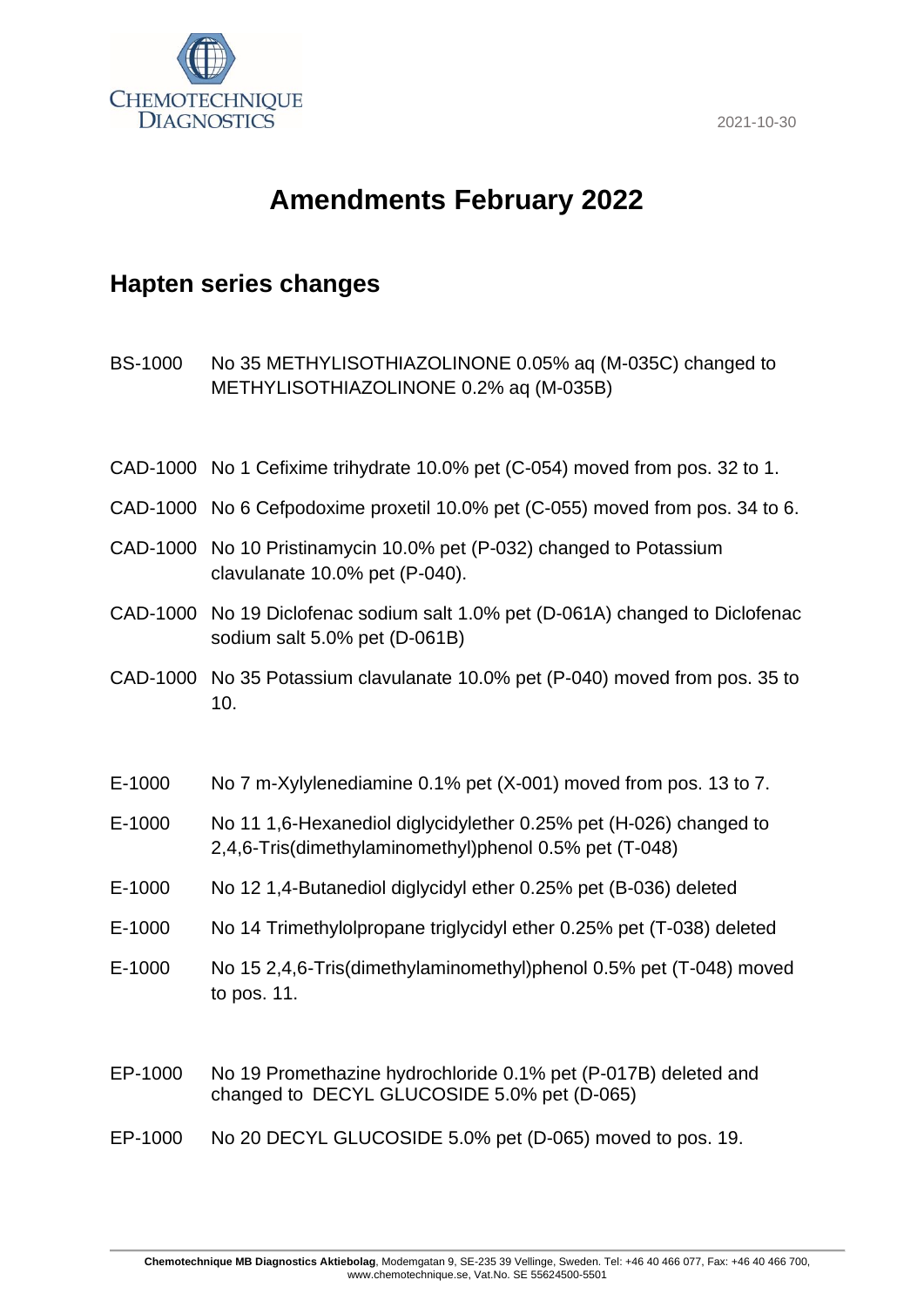

- EPE-1000 No 1 BENZOPHENONE-3 10.0% pet (H-014C) changed to TRICLOCARBAN 1.0% pet (T-013)
- EPE-1000 No 2 BENZOPHENONE-4 2.0% pet (H-023C) changed to BENZOPHENONE-10 10.0% pet (H-020B)
- EPE-1000 No 3 4-METHYLBENZYLIDENE CAMPHOR 10.0% pet (M-024B) changed to PHENYLBENZIMIDAZOLE SULFONIC ACID 10.0% pet (P-024B)
- EPE-1000 No 4 ETHYLHEXYL METHOXYCINNAMATE 10.0% pet (E-019C) changed to HOMOSALATE 10.0% pet (H-024B)
- EPE-1000 No 5 OCTOCRYLENE 10.0% pet (O-009) changed to ETHYLHEXYL SALICYLATE 10.0% pet (O-007B)
- EPE-1000 No 6 ISOAMYL p-METHOXYCINNAMATE 10.0% pet (I-009) changed to Polysilicone-15 10.0% pet (P-035)
- EPE-1000 No 7 PABA 10.0% pet (A-006C) changed to Disodium phenyl dibenzimidazole tetrasulfonate 10.0% pet (D-064)
- EPE-1000 No 8 BUTYL METHOXYDIBENZOYLMETHANE 10.0% pet (B-029C) changed to TRICLOSAN 2.0% pet (T-014)
- EPE-1000 No 9 BIS-ETHYLHEXYLPHENOL METHOXYPHENOL TRIAZINE 10.0% pet (B-037) changed to Ibuprofen 5.0% pet (I-010B)
- EPE-1000 No 10 DROMETRIZOLE TRISILOXANE 10.0% pet (D-055) changed to Diclofenac sodium salt 5.0% pet (D-061B)
- EPE-1000 No 11 Ketoprofen 1.0% pet (K-002B) changed to Fenofibrate 10.0% pet (F-006)
- EPE-1000 No 12 2-(4-Diethylamino-2-hydroxybenzoyl)-benzoic acid hexylester 10.0% pet (D-062) changed to Olaquindox 1.0% pet (O-008)
- EPE-1000 No 13 to No 34 Deleted
- F-1000 No 13 MUSK KETONE 1.0% pet (M-018) deleted and changed to SORBITAN SESQUIOLEATE 20.0% pet (S-005)
- F-1000 No 45 Perfume mix 6.0% pet (Mx-08) deleted and changed to Fragrance mix I 8.0% pet (Mx-07)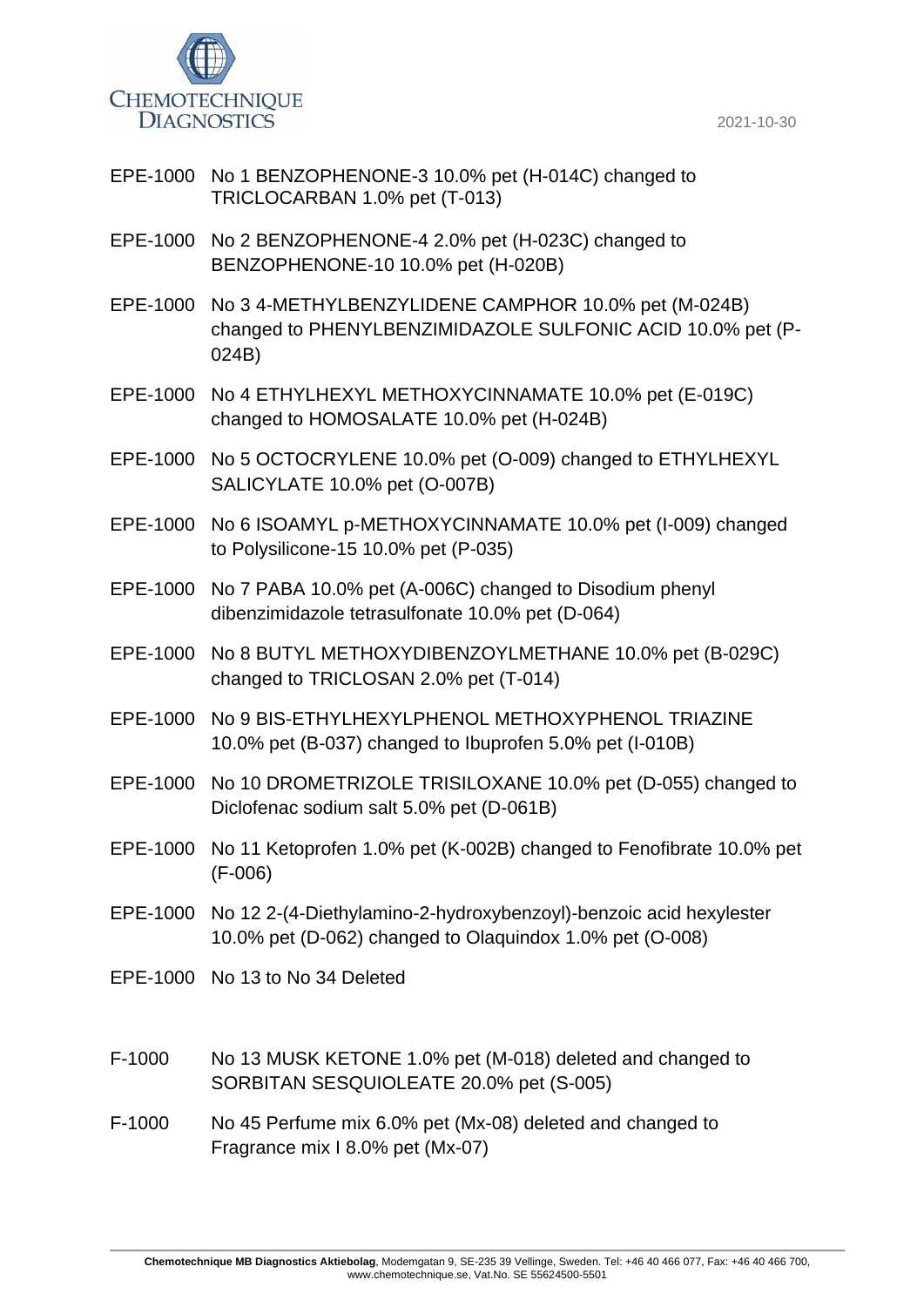



INC-1000 No 40 DIAZOLIDINYL UREA 2.0% aq (D-044B) deleted and changed to DIAZOLIDINYL UREA 2.0% pet (D-044A)

- MA-1000 No 17 Ethyl acrylate 0.1% pet (E-004) added
- MA-1000 No 18 2-Hydroxyethyl acrylate 0.1% pet (H-009) added
- MA-1000 No 19 ETHYL METHACRYLATE 2.0 % pet (E-012) added
- MA-1000 No 20 2,2-bis(4-(2-Methacryl-oxyethoxy)phenyl)propane (BIS-EMA) 2.0 % pet (M-006B) added
- MA-1000 No 21 1,4-Butanediol diacrylate 0.1% pet (B-016) added
- MA-1000 No 22 Di(ethylene glycol) diacrylate 0.1% pet (D-009) added
- MA-1000 No 23 Tri(propylene glycol) diacrylate 0.1% pet (T-023) added
- MA-1000 No 24 Trimethylolpropane triacrylate 0.1% pet (T-021) added
- MA-1000 No 25 Triethylene glycol diacrylate 0.1% pet (T-017) added
- MA-1000 No 26 N,N-Methylene-bisacrylamide 1.0% pet (M-023) added
- MA-1000 No 27 Butyl acrylate 0.1% pet (B-018) added
- MET-1000 The series has been divided into two series MET-1000 and METE-1000
- MN-1000 No 1 Butyl acrylate 0.1% pet (B-018) changed to Ethyl cyanoacrylate 10.0% pet (E-023)
- MN-1000 No 3 BUTYL METHACRYLATE 2.0% pet (B-021) changed to Methyl methacrylate 2.0% pet (M-013)
- MN-1000 No 7 Triethylene glycol dimethacrylate 2.0% pet (T-018) changed to Bisphenol A glycerolate dimethacrylate 2.0% pet (H-013)
- MN-1000 No 9 Trimethylolpropane triacrylate 0.1% pet (T-021) changed to Triethylene glycol diacrylate 0.1% pet (T-017)
- MN-1000 No 13 Triethylene glycol diacrylate 0.1% pet (T-017) deleted

MP-1000 Deleted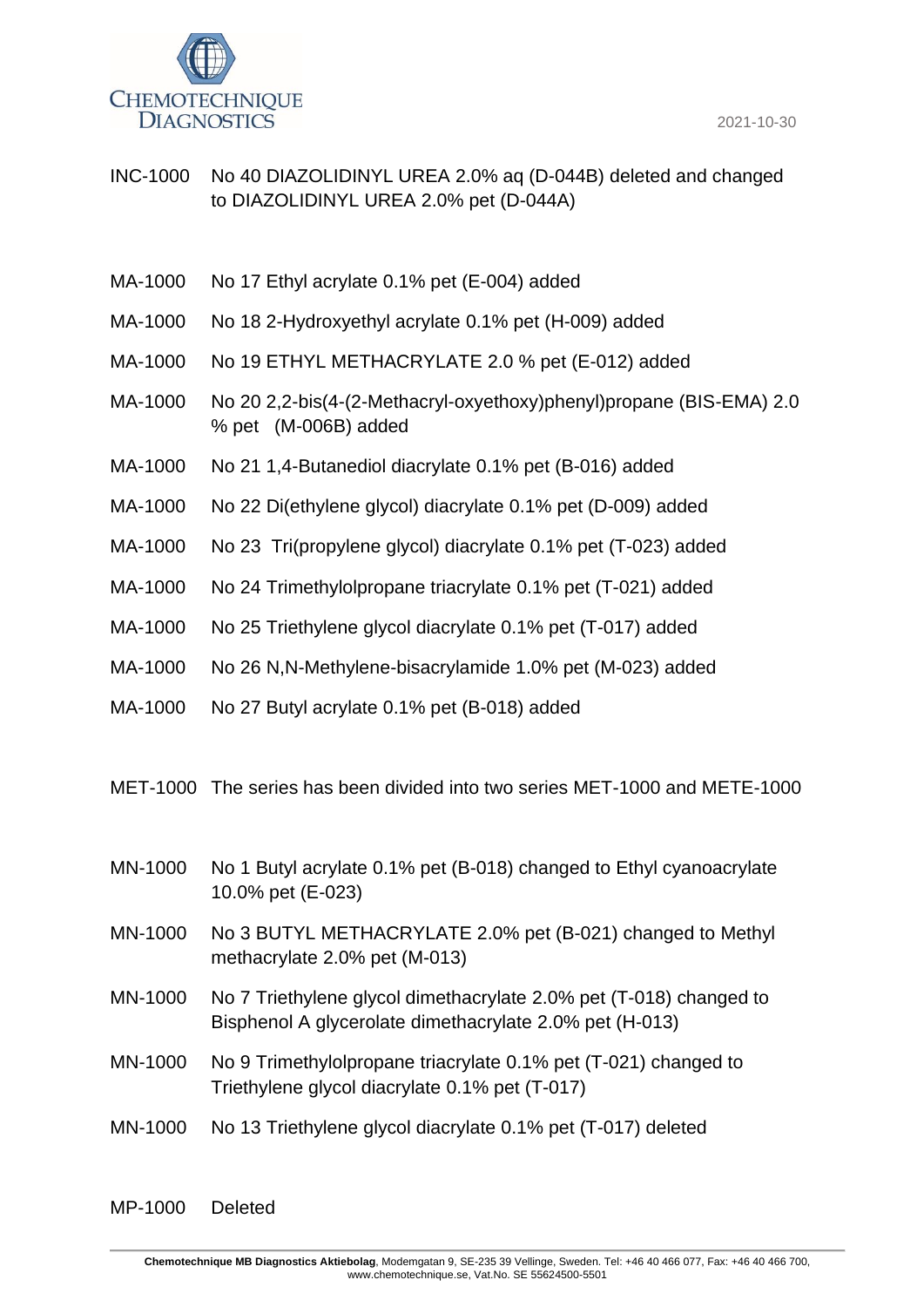

- NAP-1000 No 9 Chlorpromazine hydrochloride 0.1% pet (C-011) deleted and changed to ETHYLHEXYL SALICYLATE 5.0% pet (O-007A)
- NAP-1000 No 12 3,4,5-Tribromosalicylanilide (TBS) 1.0% pet (T-012) deleted and changed to BUTYL METHOXYDIBENZOYLMETHANE 10.0% pet (B-029C)
- NAP-1000 No 15 Promethazine hydrochloride 0.1% pet (P-017B) deleted and changed to HOMOSALATE 5.0% pet (H-024A)
- NAP-1000 No 20 ETHYLHEXYL SALICYLATE 5.0% pet (O-007A) moved to pos. 9.
- NAP-1000 No 21 BUTYL METHOXYDIBENZOYLMETHANE 10.0% pet (B-029C) moved to pos. 12
- NAP-1000 No 22 HOMOSALATE 5.0% pet (H-024A) moved to pos. 15.
- PG-1000 No 9 Azodiisobutyrodinitrile 1.0% pet (A-018) changed to Triglycidyl isocyanurate (TGIC) 0.5% pet (T-028)
- PG-1000 No 24 Triglycidyl isocyanurate (TGIC) 0.5% pet (T-028) deleted
- SS-1000 No 21 DIAZOLIDINYL UREA 2.0% aq (D-044B) changed to DIAZOLIDINYL UREA 2.0% pet (D-044A)

## **New series**

- AC-1000 [American Core Series \(added during 2021\)](https://www.chemotechnique.se/products/national-series/american-core-series-/)
- IMP-1000 [Implant Series](http://www.chemotechnique.se/products/series/implant-series/)
- [METE-1000 Metal Extended Series](http://www.chemotechnique.se/products/series/metal-series-extended/)
- [NZBS-1000 New Zealand Baseline Series \(added during 2021\)](https://www.chemotechnique.se/products/national-series/new-zealand-baseline-series/)
- [NZBSE-1000 New Zealand Baseline Extended Series \(added during 2021\)](https://www.chemotechnique.se/products/national-series/new-zealand-baseline-extended-series/)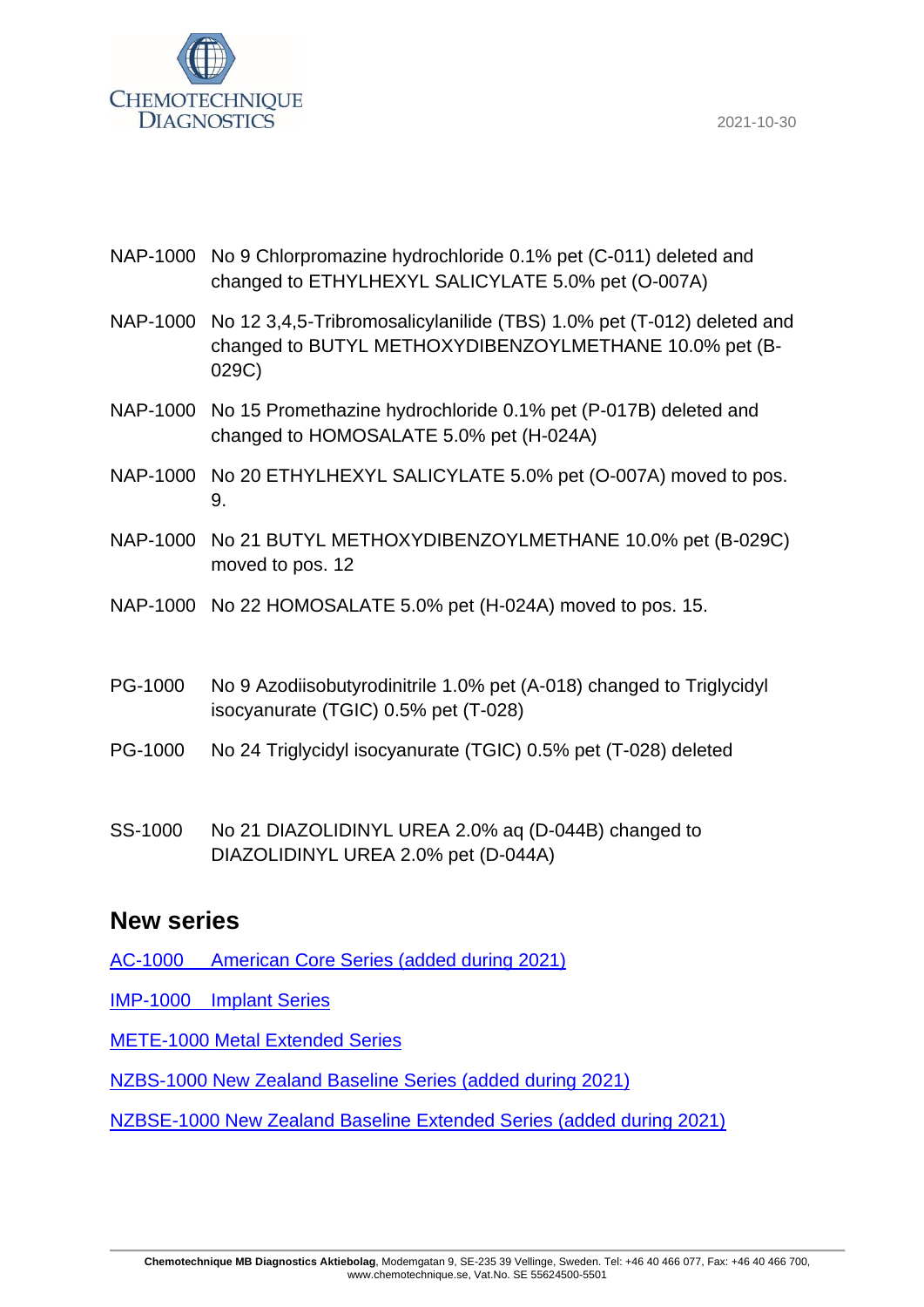

| <b>New products</b>     |                                          | In series     |
|-------------------------|------------------------------------------|---------------|
| $C-059$                 | Carmine (CI) 2.5% pet                    | AC-82         |
| SMM-4                   | <b>Chemo Skinmarker Medium</b>           | N/A           |
| <b>Deleted products</b> |                                          | In series     |
| A-018                   | Azodiisobutyrodinitrile 1.0% pet         | <b>PG-9</b>   |
| A-020                   | Amylocaine hydrochloride 5.0% pet        | N/A           |
| B-020                   | BUTYLPARABEN 3.0% pet                    | N/A           |
| B-036                   | 1,4-Butanediol diglycidyl ether 0.3% pet | $E-12$        |
| C-009D                  | METHYLISOTHIAZOLINONE+                   | N/A           |
|                         | METHYLCHLOROISOTHIAZOLINONE 0.2% pet     |               |
| $C-011$                 | Chlorpromazine hydrochloride 0.1% pet    | EPE-32, NAP-9 |
| $C-012$                 | Chlorquinaldol 5.0% pet                  | N/A           |
| D-044B                  | DIAZOLIDINYL UREA 2.0% aq                | SS-21, INC-40 |
| D-061A                  | Diclofenac sodium salt 1.0% pet          | <b>CAD-19</b> |
| D-067                   | Dexketoprofen 1.0% pet                   | <b>EPE-27</b> |
| E-009                   | 2-Ethylhexyl acrylate 0.1% pet           | $MP-2$        |
| H-017                   | Hydroxypropyl acrylate 0.1% pet          | $MP-4$        |
| H-026                   | 1,6-Hexanediol diglycidylether 0.3% pet  | $E-11$        |
| M-012                   | METHYLPARABEN 3.0% pet                   | N/A           |
| M-018                   | MUSK KETONE 1.0% pet                     | $F-13$        |
| M-035A                  | METHYLISOTHIAZOLINONE 0.02% aq           | N/A           |
| M-035C                  | METHYLISOTHIAZOLINONE 0.05% aq           | <b>BS-35</b>  |
| $Mx-08$                 | Perfume mix 6.0% pet                     | $F-45$        |
| $O-003$                 | Oligotriacrylate (OTA 480) 0.1% pet      | MP-19         |